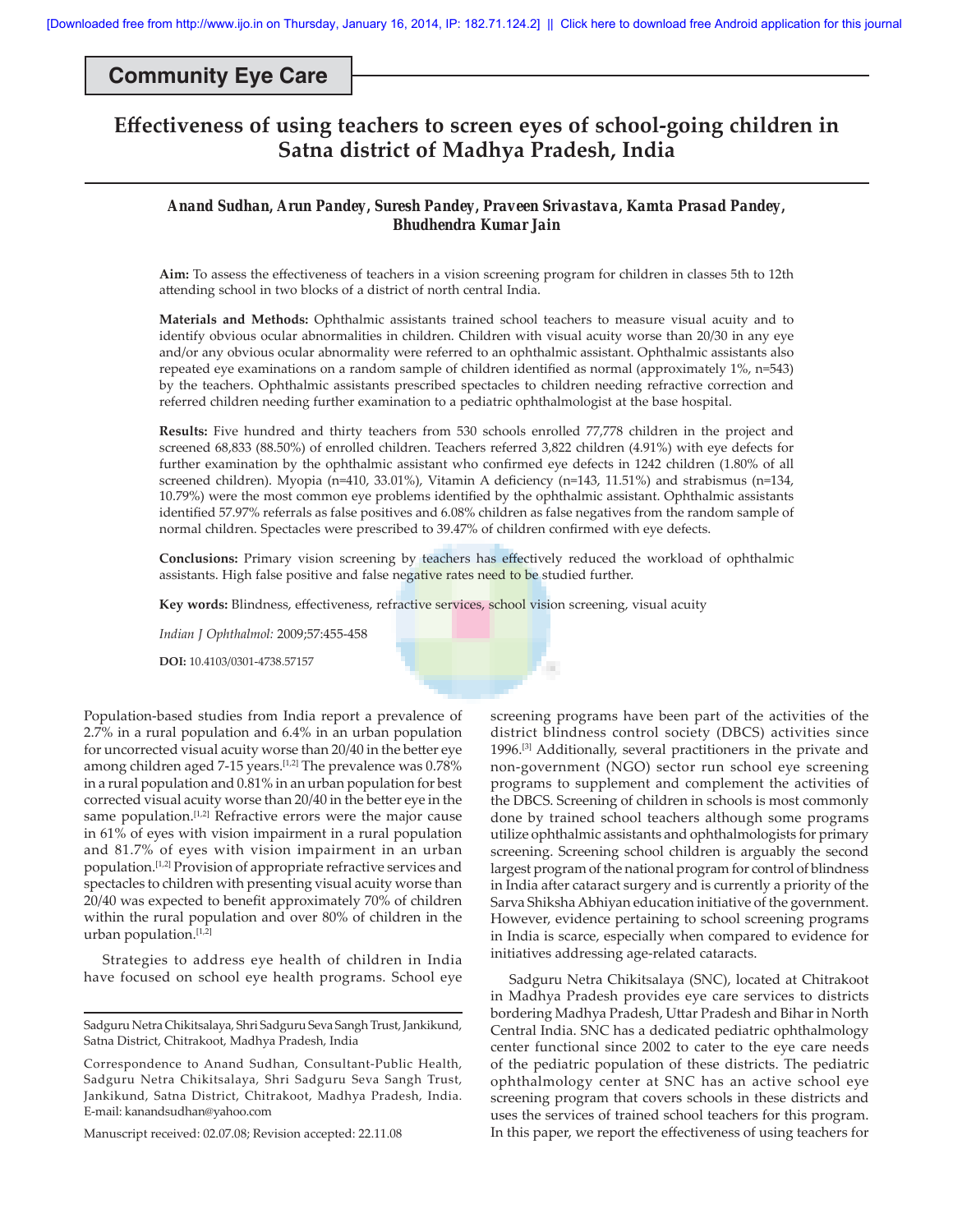456 Indian Journal of Ophthalmology Vol. 57 No. 6

screening for eye disorders among children attending classes 5<sup>th</sup> to 12<sup>th</sup> at schools.

## **Materials and Methods**

The project covered two blocks- Majhghawan and Amarpattanin Satna district of Madhya Pradesh of central India in the academic year 2007-08. Initially, a list of schools for children studying from the  $5<sup>th</sup>$  to the  $12<sup>th</sup>$  standard was prepared in consultation with the district and block level educational authorities. After preparation of the list, details regarding the project were communicated to the principal/head of these schools through a letter and in person. Each principal was requested to nominate at least one teacher for training under the program. Female teachers teaching science subjects and wearing spectacles were preferred for the training but this was not an inclusion criterion for training. An ophthalmic assistant with more than three years experience trained the teachers in groups of 20-25 each so that each teacher could be given individual attention. The training sessions were for a day and included theoretical instruction about common eye diseases and visual acuity, and practical demonstrations on measuring visual acuity. Each trained teacher was provided with a kit that included visual acuity cards (illiterate E 20/30 optotype), a measuring tape for 20 feet distance, a screening card to record details of the child, a referral card for children identified with poor vision or other eye problems and eye health education material.

After completion of the training, the teacher assessed the visual acuity of each child in the school using an illiterate E card (20/30 optotype) at 20 feet distance. The visual acuity of each eye of the child was measured separately with the other eye closed using the palm of the child. Visual acuity measurements were made under normal daylight illumination. The illiterate E card was rotated randomly in different directions and the child had to correctly identify at least four out of five optotypes to be denoted as having good vision. The child was considered to have a visual problem if the child was unable to correctly identify at least four out of five optotypes. Teachers also looked for obvious eye problems like squint, cataract, leucoma, ptosis, Bitot's spots and for symptoms suggestive of underlying ocular conditions like watering of the eyes, redness and headache. The teachers categorized and listed children who were examined as "having good vision and NO OBVIOUS EYE PROBLEM and need no further referral" and "need further referral".

Trained ophthalmic assistants subsequently screened the children identified as "need further referral" by the school teacher at a date not later than a month from the initial screening by the teacher. The ophthalmic assistants examined children at the school itself or at a central location if children of several schools were examined on the same day. The examination included assessment of presenting and best corrected visual acuity, refraction, and anterior segment examination of the eye as well as testing for ocular motility and alignment. The ophthalmic assistant prescribed spectacles for children identified with refractive errors and referred to SNC children identified with eye problems that needed examination by an ophthalmologist. Children identified as needing spectacles were provided with spectacles free of cost by SNC.

Approximately 1% of children who were identified as normal by the school teacher were also included for examination by the ophthalmic assistants. These children were identified (from a sample frame that consisted of all children identified as normal by the school teachers) using a simple random sampling technique without replacement.

Reports received from each school were entered into a computer in an MS-Office Excel worksheet. The data was cross-verified at the central office level and records with incomplete or inconsistent data were not considered for analysis. We analyzed data focusing on several monitoring indicators including the coverage, quality of training, and the organization and quality of refraction services. Data on false negatives was derived from the examination by ophthalmic assistants of children identified as normal by the teacher. Data on false positives was derived from the examination by ophthalmic assistants of children identified as having an eye problem by the teacher.

### **Results**

The project was carried out from August 1, 2007 to March 31, 2008. Five hundred and thirty teachers from 530 schools in two blocks (one teacher per school) were trained under the project. The project enrolled 77,778 children studying in the 5<sup>th</sup> to 12<sup>th</sup> standard. Teachers screened 68,833 of these 77,778 enrolled children achieving coverage of 88.50%. On an average, a teacher in the project screened 130 children. The evaluation of the project based on some monitoring indicators is presented in Table 1.

Teachers identified and referred 3,822 children (4.91%) with eye defects for further examination by the ophthalmic assistant. Ophthalmic assistants screened 2,955 (77.32%) of these 3,822 children and confirmed eye defects in 1242 children (1.80%) of all screened children). The diagnosis of children identified with eye defects by the ophthalmic assistant is presented in Table 2. One thousand seven hundred and thirteen (57.97%)

#### **Table 1: Monitoring and evaluation indicators for school eye screening programs**

| <b>Parameter</b>                                       | Indicator                           | <b>Benchmark</b>              | <b>Project Performance</b> |
|--------------------------------------------------------|-------------------------------------|-------------------------------|----------------------------|
| Number of schools covered                              |                                     |                               | 530                        |
| Number of teachers trained                             | Coverage                            | At least 1 teacher per school | 530                        |
| Proportion of enrolled children screened               | Coverage                            | 80-100%                       | 88.50%                     |
| Number of children with poor vision<br>referred to OA* | Quality of screening by teachers    | $5 - 10%$                     | 4.91%                      |
| Number of children examined by OA*                     | Organization of refraction services | 60-90%                        | 77.32%                     |
| Number of spectacles prescribed                        | Quality of refraction services      | 40-80%                        | 39.47%                     |

\*OA - Ophthalmic assistant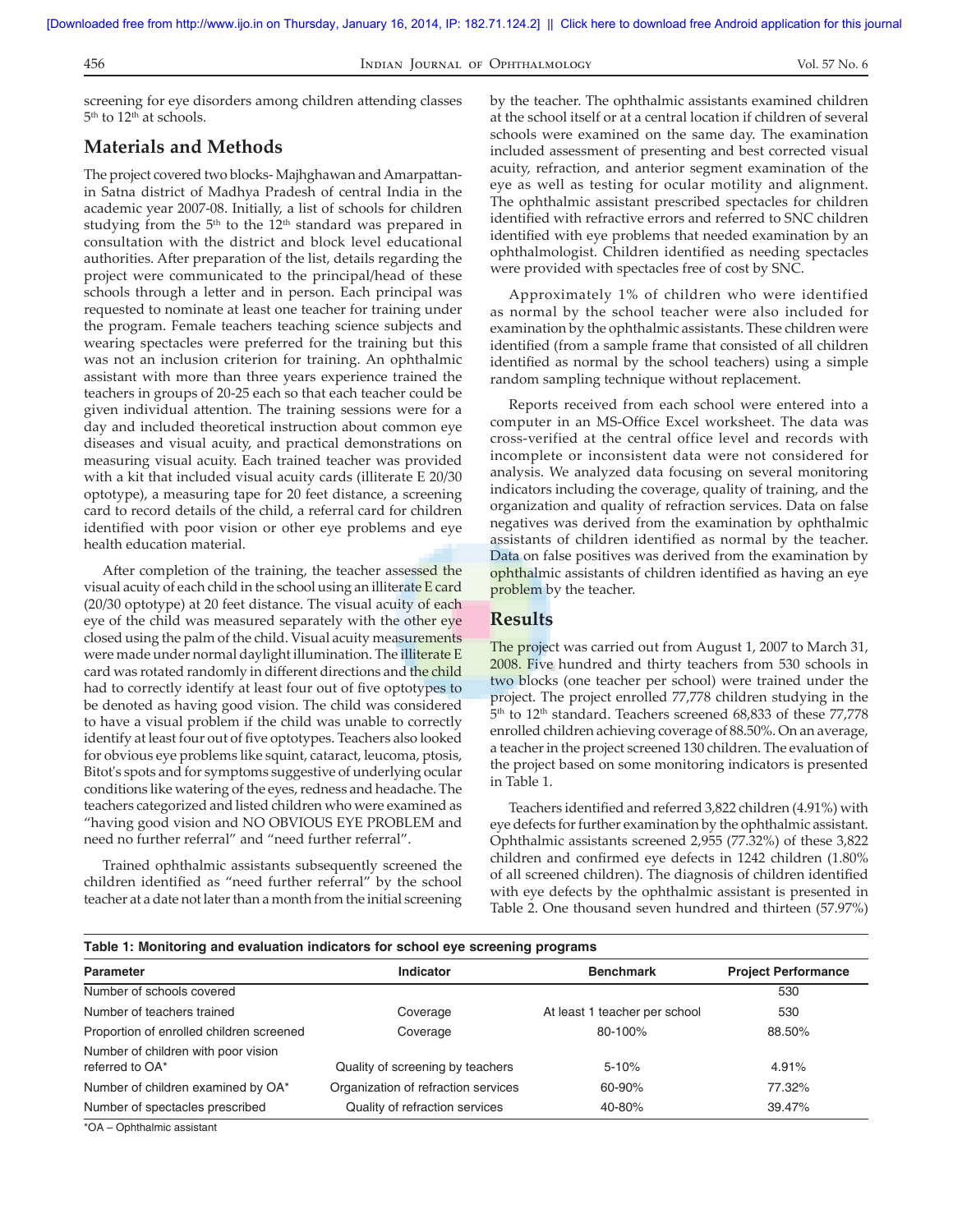#### November - December 2009 457 Sudhan, *et al.*: Teachers for school eye screening program

| i |  |
|---|--|

| Table 2: Diagnosis of children identified as true positives in the program |     |                                                            |                                      |  |  |
|----------------------------------------------------------------------------|-----|------------------------------------------------------------|--------------------------------------|--|--|
| <b>Diagnosis</b>                                                           | N   | % among all children identified with eye<br>defects by OA* | % among all screened school children |  |  |
| Myopia                                                                     | 410 | 33.01                                                      | 0.60                                 |  |  |
| Hypermetropia                                                              | 61  | 4.91                                                       | 0.09                                 |  |  |
| Amblyopia                                                                  | 35  | 2.82                                                       | 0.05                                 |  |  |
| Cataract                                                                   | 33  | 2.66                                                       | 0.05                                 |  |  |
| Cataract surgery                                                           | 4   | 0.32                                                       | 0.01                                 |  |  |
| <b>Strabismus</b>                                                          | 134 | 10.79                                                      | 0.19                                 |  |  |
| Ptosis                                                                     | 24  | 1.93                                                       | 0.03                                 |  |  |
| Vitamin A deficiency                                                       | 143 | 11.51                                                      | 0.21                                 |  |  |
| Ocular Infections                                                          | 72  | 5.80                                                       | 0.10                                 |  |  |
| <b>Others</b>                                                              | 326 | 26.25                                                      | 0.47                                 |  |  |

\*OA-Ophthalmic Assistant

children were identified as false positives after the examination by the ophthalmic assistants. Ophthalmic assistants examined another 543 children who were identified as normal by the school teachers and identified 33 (6.08%) of these 543 children as false negatives. Two of these 33 false negatives were bilateral blind with visual acuity worse than 20/200 in both eyes. Eighteen of the 33 children identified as false negatives had myopia, four children had strabismus, four children had vitamin A deficiency, three children had ptosis, two children had coloboma of the iris and hypermetropia and amblyopia were detected in one child each.

### **Discussion**

The project covered nearly 90% of enrolled children and achieved a target of training at least one teacher per school. The coverage is an indicator of the organization of the entire program and the ability to involve schools and teachers with the program. The quality of screening by teachers can be assessed by the number of referrals made to an ophthalmic assistant. The number of spectacles prescribed to children referred to the ophthalmic assistant by the teachers is another indicator of the quality of screening by teachers since most of the referrals are made based on a visual acuity cutoff and aim at identifying refractive errors. Limburg *et al.*. reported average referral rates to an ophthalmic assistant of 5.0% (range 1.8-29.4%) and a spectacle prescription rate of 40-80%.[3] He suggested that referral rates outside of 5-10% and spectacle prescription rates lower than 40% may indicate the need to evaluate the training of teachers. The number of children referred to an ophthalmic assistant (4.91%) and the number of children prescribed spectacles (39.47%) compare favorably with the monitoring and evaluation benchmarks proposed by Limburg *et al*. [3] The number of children examined by the ophthalmic assistant after referral from the teachers is an indicator of the organization of refractive services and the ability of teachers to follow up on referrals. Referral systems need to be checked if less than 50% of children referred are examined by the ophthalmic assistant. The number of children examined by the ophthalmic assistant (77.32%) in our program compares favorably with the benchmark proposed by Limburg et al. (60-90%).<sup>[3]</sup>

The screening program can also be assessed by the true positives, the false positives and false negatives. The diagnostic distribution of true positives in our project is not dissimilar to other reports from India with uncorrected refractive errors, the major ocular morbidity in this age group. $[4-6]$  Children identified as having abnormalities by the teacher but confirmed as having no abnormalities by the ophthalmic assistant are considered as false positives. The false positive rate is important as it is a measure of over-diagnosis/over-referrals by teachers. Such over-diagnosis and over-referrals have implications for the eye care system (the ophthalmic assistant has to additionally screen these children when they really need not be screened adding a time and cost component to the screening program), for children (children who are normal are labeled as not normal and may induce some anxiety in children and their caretakers) and for caretakers (caretakers of children identified as not normal by the teachers but later confirmed as normal by ophthalmic assistants may lose faith in the process or ability of the teacher to identify abnormalities). Reducing the false positives will reduce the workload on the ophthalmic assistant besides reducing the costs of the screening program. Children identified as normal by the teachers but confirmed with abnormalities by the ophthalmic assistant are considered as false negatives. The false negative rate is important as it indicates how many abnormal children are missed by the teachers and reflects the quality of training to teachers. School eye screening programs will want a low false negative rate as these programs may be the only avenue for eye exams for many of these children.

The high false positive rate (57.97%) in this program indicates that nearly two-thirds of referrals to the ophthalmic assistant were not necessary. The high false positive rates can be due to a mix of the visual acuity cutoff used (20/30) and an inclination of teachers to err on the side of caution and refer in case of any doubt. The false negative rate in the project (6.08%) is reasonably good supporting the premise that teachers were not referring to the ophthalmic assistant only when they were sure that the child was normal. It is a moot point if the current program has to be tweaked to improve the false positive and false negative rate. Reducing the false positive rate is definitely advantageous since it will reduce the workload of the ophthalmic assistant and the costs of the program. Reducing the false negative rate further will ensure that children who need care are not missed out. The program can look at three options to reduce the false positive rates. One